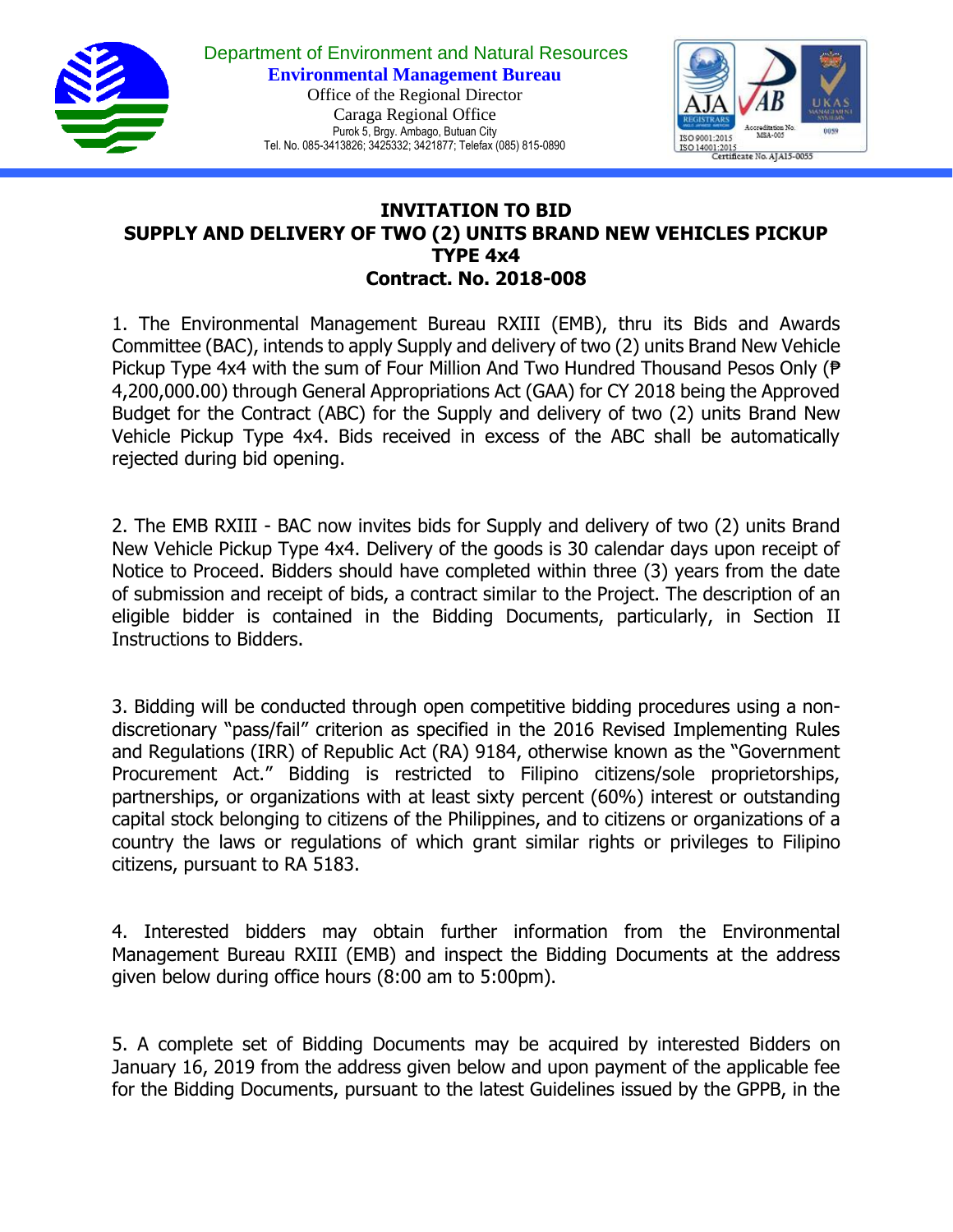amount of Five thousand pesos (PhP5, 000.00). The Invitation to Bid may be downloaded from the website of the Philippine Government Electronic Procurement System (PhilGEPS) and EMB Website at www.emb.gov.ph, provided that Bidders shall pay the applicable non-refundable fee for the Bidding Documents not later than the submission of their bids.

6. That pursuant to Section 6 of DBM Administrative Order No. 14, series of 2018, the EMB XIII BAC reserves the option not to award the contract upon the issuance of an approved Implementing Rules and Regulations.

7. The EMB-BAC will hold a Pre-Bid Conference on January 24, 2019, 10:00 a.m. at Environmental Management Bureau RXIII Conference Room, Purok 5, Brgy. Ambago, Butuan City which shall be open to prospective bidders.

8. Bids must be duly received by the BAC Secretariat at the address below on or before February 6, 2019, 10:00 a.m. All Bids must be accompanied by a bid security in any of the acceptable forms and in the amount stated in ITB Clause 18. Bid opening shall be on February 6, 2019, 2:00 p.m. at Environmental Management Bureau RXIII. Bids will be opened in the presence of the bidders' representatives who choose to attend at the address below. Late bids shall not be accepted.

9. Interested bidders may obtain further information from the BAC Secretariat c/o Mr. Rostico L. Quiao at the Environmental Management Bureau RXIII from 8:00 AM to 5:00 PM only, Mondays to Fridays starting January 16, 2019 at Tel No. (085)342-1877. However, any queries relative to the contents of the bid documents and the project requirements can only be made by bidders who purchased the bid documents not later than Ten (10) days prior to the Submission and Opening of Bids.

10. EMB RXIII reserves the right to reject any and all bids, declare a failure of bidding, or not award the contract at any time prior to contract award in accordance with Section 41 of RA 9184 and its IRR, without thereby incurring any liability to the affected bidder or bidders.

## **Technical Specifications**

Bidders must state here either "Comply" or any equivalent in the column "Bidder's Statement of Compliance" against each of the individual parameters of each "Specification"

| Supply and delivery of two (2) units Brand New Vehicle Pickup Type 4x4 that will<br>conform with the following Specifications |                                                                  |
|-------------------------------------------------------------------------------------------------------------------------------|------------------------------------------------------------------|
|                                                                                                                               |                                                                  |
| <b>ITEM</b>                                                                                                                   | <b>SPECIFICATION</b>                                             |
|                                                                                                                               | 2.5-3.0L diesel 4-cylinder, 16 valve DOHC, variable nozzle turbo |
| <b>ENGINE</b>                                                                                                                 | with front mounted intercooler                                   |
| Displacement                                                                                                                  | $2,500-3.000$ cc                                                 |